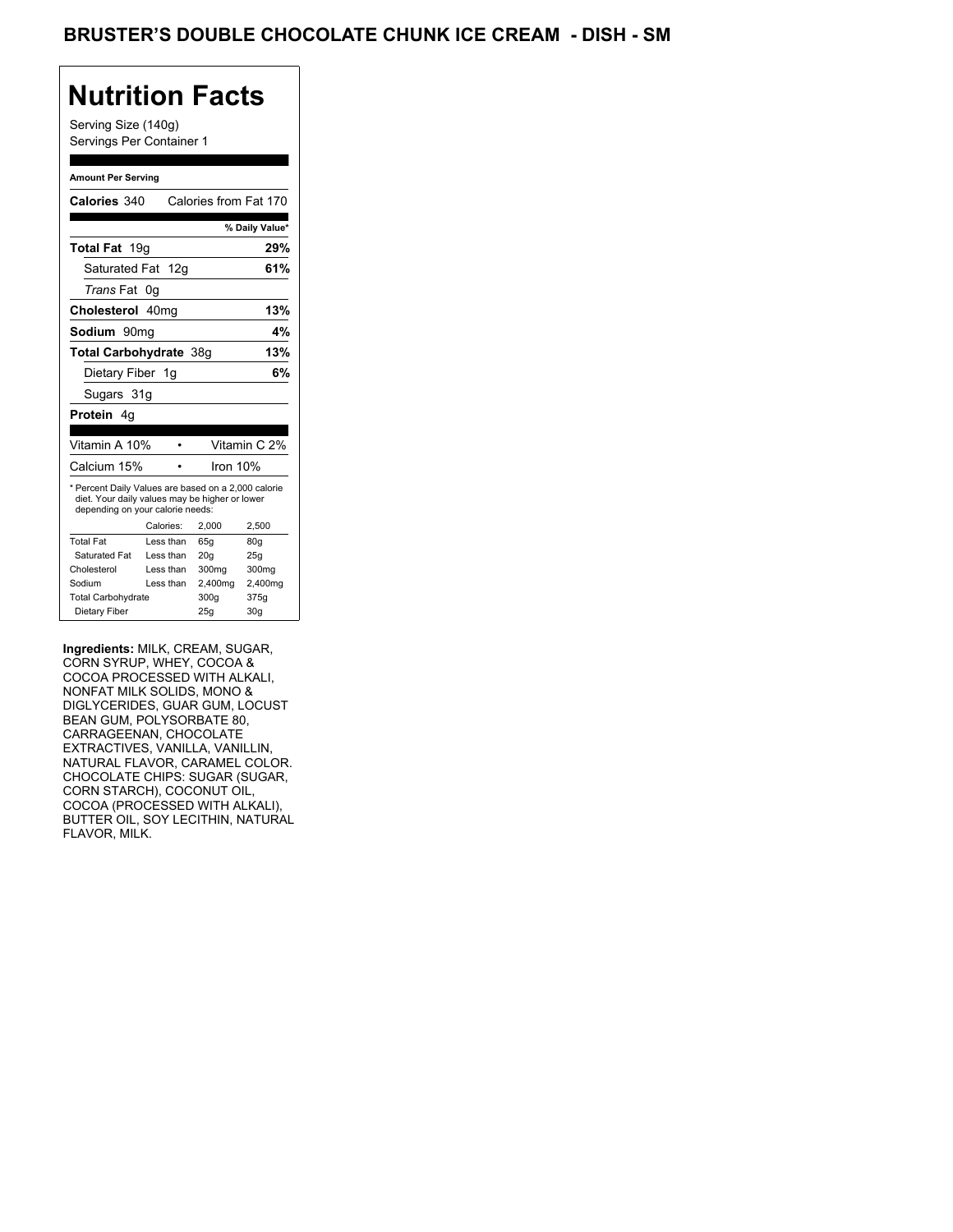Serving Size (210g) Servings Per Container 1

### Amount Per Serving

| Calories 510                                                                                                                              |                  | Calories from Fat 260 |                 |
|-------------------------------------------------------------------------------------------------------------------------------------------|------------------|-----------------------|-----------------|
|                                                                                                                                           |                  |                       | % Daily Value*  |
| Total Fat 29g                                                                                                                             |                  |                       | 44%             |
| Saturated Fat 18g                                                                                                                         |                  |                       | 92%             |
| Trans Fat                                                                                                                                 | 0g               |                       |                 |
| Cholesterol                                                                                                                               | 60 <sub>mq</sub> |                       | 19%             |
| Sodium 135ma                                                                                                                              |                  |                       | 6%              |
| Total Carbohydrate 57g                                                                                                                    |                  |                       | 19%             |
| Dietary Fiber 2g                                                                                                                          |                  |                       | 9%              |
| Sugars 47g                                                                                                                                |                  |                       |                 |
| Protein 7g                                                                                                                                |                  |                       |                 |
|                                                                                                                                           |                  |                       |                 |
| Vitamin A 15%                                                                                                                             |                  |                       | Vitamin C 4%    |
| Calcium 20%                                                                                                                               |                  | Iron 15%              |                 |
| * Percent Daily Values are based on a 2,000 calorie<br>diet. Your daily values may be higher or lower<br>depending on your calorie needs: |                  |                       |                 |
|                                                                                                                                           | Calories:        | 2.000                 | 2,500           |
| <b>Total Fat</b>                                                                                                                          | Less than        | 65q                   | 80 <sub>g</sub> |
| Saturated Fat                                                                                                                             | Less than        | 20 <sub>g</sub>       | 25g             |
| Cholesterol                                                                                                                               | Less than        | 300mg                 | 300mg           |
| Sodium                                                                                                                                    | Less than        | 2,400mg               | 2,400mg         |
| <b>Total Carbohydrate</b>                                                                                                                 |                  | 300g                  | 375g            |
|                                                                                                                                           |                  |                       |                 |

Ingredients: MILK, CREAM, SUGAR, CORN SYRUP, WHEY, COCOA & COCOA PROCESSED WITH ALKALI, NONFAT MILK SOLIDS, MONO & DIGLYCERIDES, GUAR GUM, LOCUST BEAN GUM, POLYSORBATE 80, CARRAGEENAN, CHOCOLATE EXTRACTIVES, VANILLA, VANILLIN, NATURAL FLAVOR, CARAMEL COLOR. CHOCOLATE CHIPS: SUGAR (SUGAR, CORN STARCH), COCONUT OIL, COCOA (PROCESSED WITH ALKALI), BUTTER OIL, SOY LECITHIN, NATURAL FLAVOR, MILK.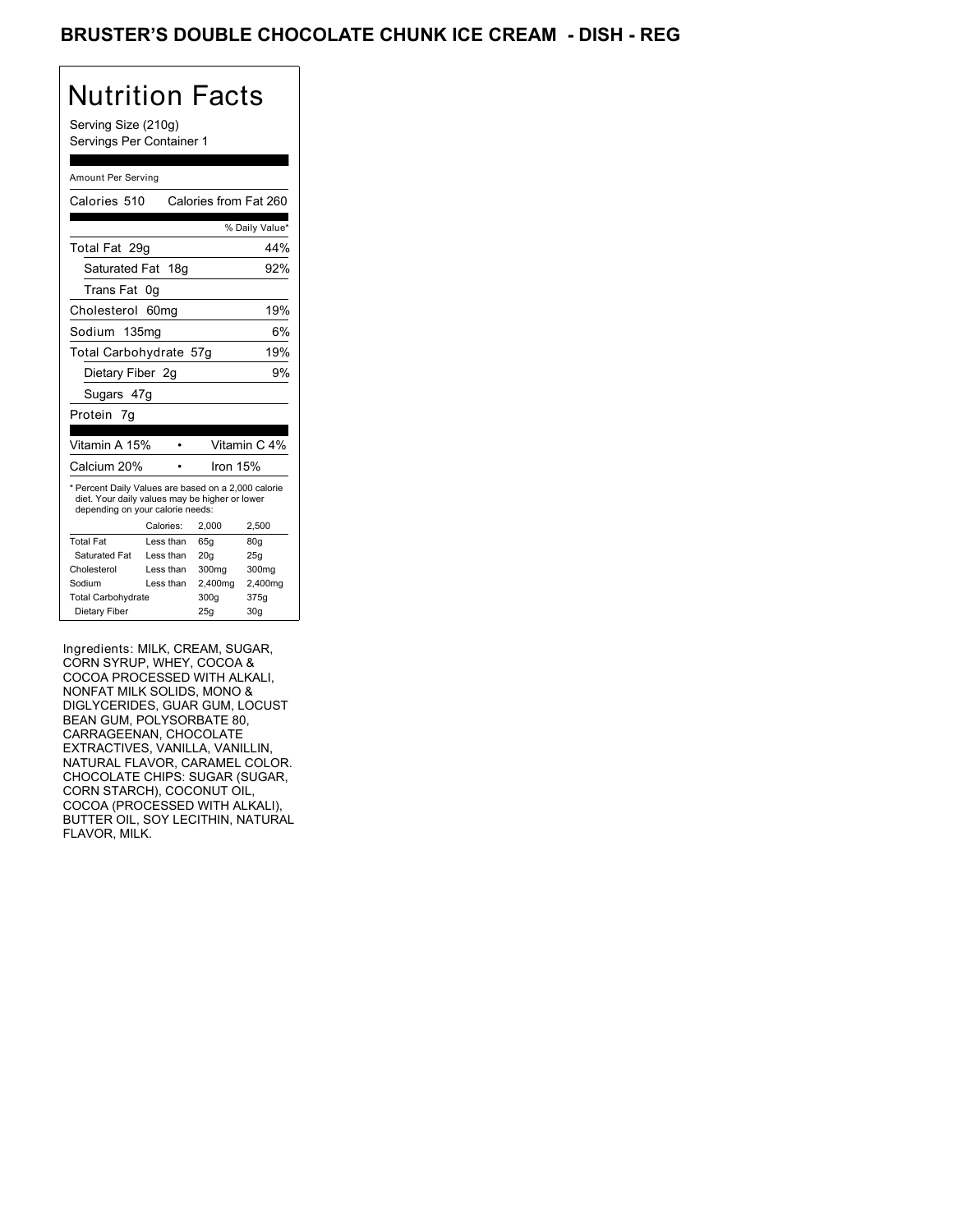### BRUSTER'S DOUBLE CHOCOLATE CHUNK ICE CREAM - DISH - LG

# Nutrition Facts

Serving Size (280g) Servings Per Container 1

#### Amount Per Serving

|                                                                                                                                           |          | % Daily Value*                                  |  |
|-------------------------------------------------------------------------------------------------------------------------------------------|----------|-------------------------------------------------|--|
| Total Fat 38g                                                                                                                             |          | 59%                                             |  |
| Saturated Fat 25g                                                                                                                         |          | 123%                                            |  |
| 0g                                                                                                                                        |          |                                                 |  |
| 80 <sub>mq</sub>                                                                                                                          |          | 26%                                             |  |
| Sodium 180mg                                                                                                                              |          | 8%                                              |  |
|                                                                                                                                           |          | 25%                                             |  |
| Dietary Fiber 3g                                                                                                                          |          | 12%                                             |  |
| Sugars 62g                                                                                                                                |          |                                                 |  |
|                                                                                                                                           |          |                                                 |  |
|                                                                                                                                           |          |                                                 |  |
| Vitamin A 20%                                                                                                                             |          | Vitamin C 6%                                    |  |
|                                                                                                                                           | lron 20% |                                                 |  |
| * Percent Daily Values are based on a 2,000 calorie<br>diet. Your daily values may be higher or lower<br>depending on your calorie needs: |          |                                                 |  |
| Calories:                                                                                                                                 | 2,000    | 2,500                                           |  |
| Less than                                                                                                                                 | 65q      | 80q                                             |  |
| Less than                                                                                                                                 | 20q      | 25q                                             |  |
|                                                                                                                                           |          |                                                 |  |
| Less than                                                                                                                                 | 300mg    | 300mg                                           |  |
| Less than                                                                                                                                 | 2,400mg  | 2,400mg                                         |  |
| <b>Total Carbohydrate</b>                                                                                                                 | 300g     | 375g                                            |  |
|                                                                                                                                           |          | Calories from Fat 340<br>Total Carbohydrate 75g |  |

Ingredients: MILK, CREAM, SUGAR, CORN SYRUP, WHEY, COCOA & COCOA PROCESSED WITH ALKALI, NONFAT MILK SOLIDS, MONO & DIGLYCERIDES, GUAR GUM, LOCUST BEAN GUM, POLYSORBATE 80, CARRAGEENAN, CHOCOLATE EXTRACTIVES, VANILLA, VANILLIN, NATURAL FLAVOR, CARAMEL COLOR. CHOCOLATE CHIPS: SUGAR (SUGAR, CORN STARCH), COCONUT OIL, COCOA (PROCESSED WITH ALKALI), BUTTER OIL, SOY LECITHIN, NATURAL FLAVOR, MILK.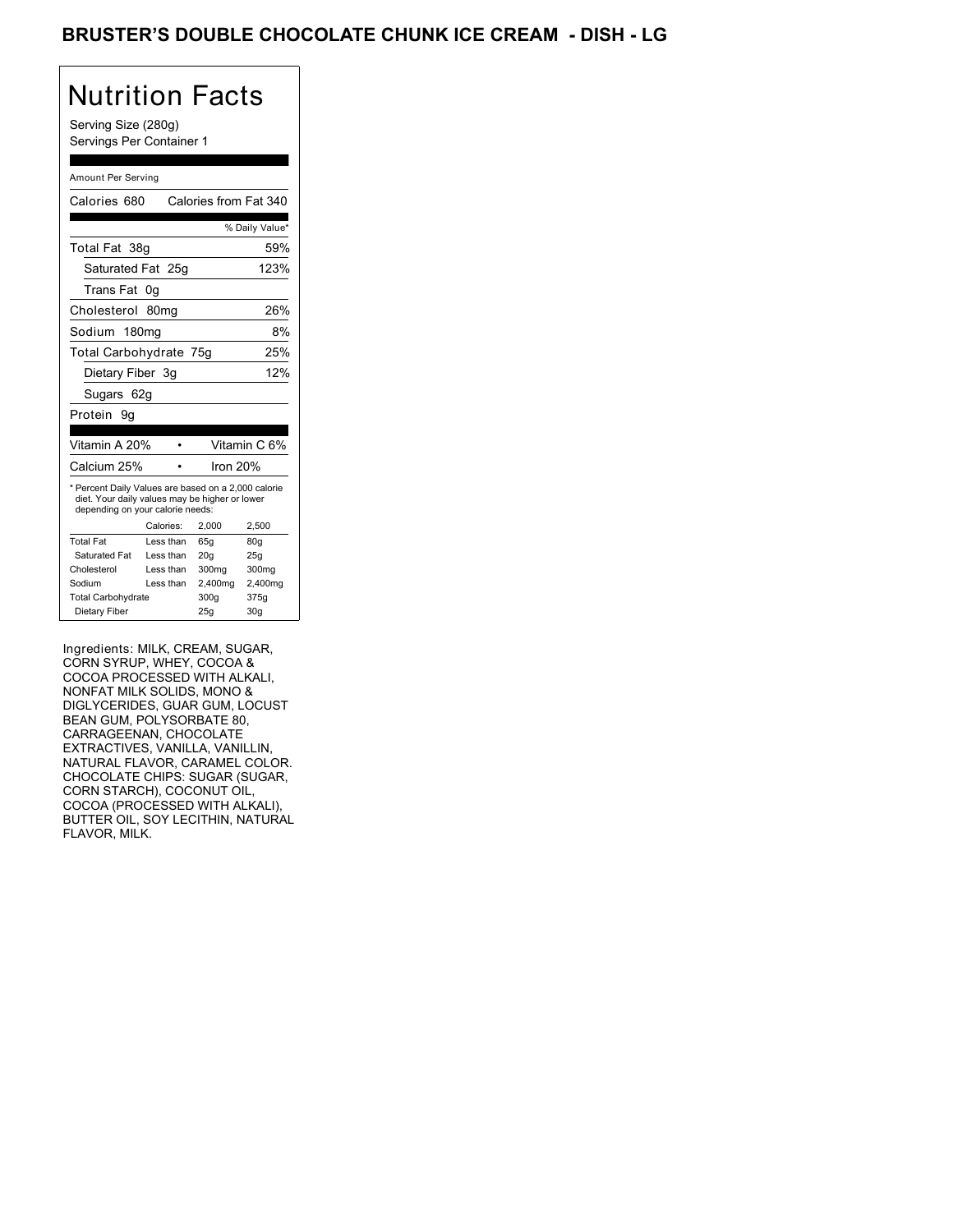Serving Size (153g) Servings Per Container 1

### Amount Per Serving

| Calories 390           | Calories from Fat 170                               |
|------------------------|-----------------------------------------------------|
|                        | % Daily Value*                                      |
| Total Fat 19g          | 30%                                                 |
| Saturated Fat 12g      | 61%                                                 |
| Trans Fat 0q           |                                                     |
| Cholesterol 40mg       | 13%                                                 |
| Sodium 110mg           | 5%                                                  |
| Total Carbohydrate 50g | 17%                                                 |
| Dietary Fiber 1g       | 6%                                                  |
| Sugars 34g             |                                                     |
| Protein 5q             |                                                     |
|                        |                                                     |
| Vitamin A 10%          | Vitamin C 2%                                        |
| Calcium 15%            | Iron $15%$                                          |
| diet.                  | * Percent Daily Values are based on a 2,000 calorie |

Ingredients: MILK, CREAM, SUGAR, CORN SYRUP, WHEY, COCOA & COCOA PROCESSED WITH ALKALI, NONFAT MILK SOLIDS, MONO & DIGLYCERIDES, GUAR GUM, LOCUST BEAN GUM, POLYSORBATE 80, CARRAGEENAN, CHOCOLATE EXTRACTIVES, VANILLA, VANILLIN, NATURAL FLAVOR, CARAMEL COLOR. CHOCOLATE CHIPS: SUGAR (SUGAR, CORN STARCH), COCONUT OIL, COCOA (PROCESSED WITH ALKALI), BUTTER OIL, SOY LECITHIN, NATURAL FLAVOR, MILK. SUGAR CONE: ENRICHED WHEAT FLOUR (ENRICHED WITH NIACIN, REDUCED IRON, THIAMIN MONONITRATE, RIBOFLAVIN, FOLIC ACID), TAPIOCA FLOUR, SUGAR, VEGETABLE SHORTENING (SOYBEAN AND/OR CANOLA OIL, MODIFIED PALM OIL, SOY LECITHIN, AND/OR PARTIALLY HYDROGENATED SOYBEAN OIL), OAT FIBER AND/OR VEGETABLE FIBER, SALT, CARAMEL COLOR, ARTIFICIAL FLAVOR, SOY LECITHIN.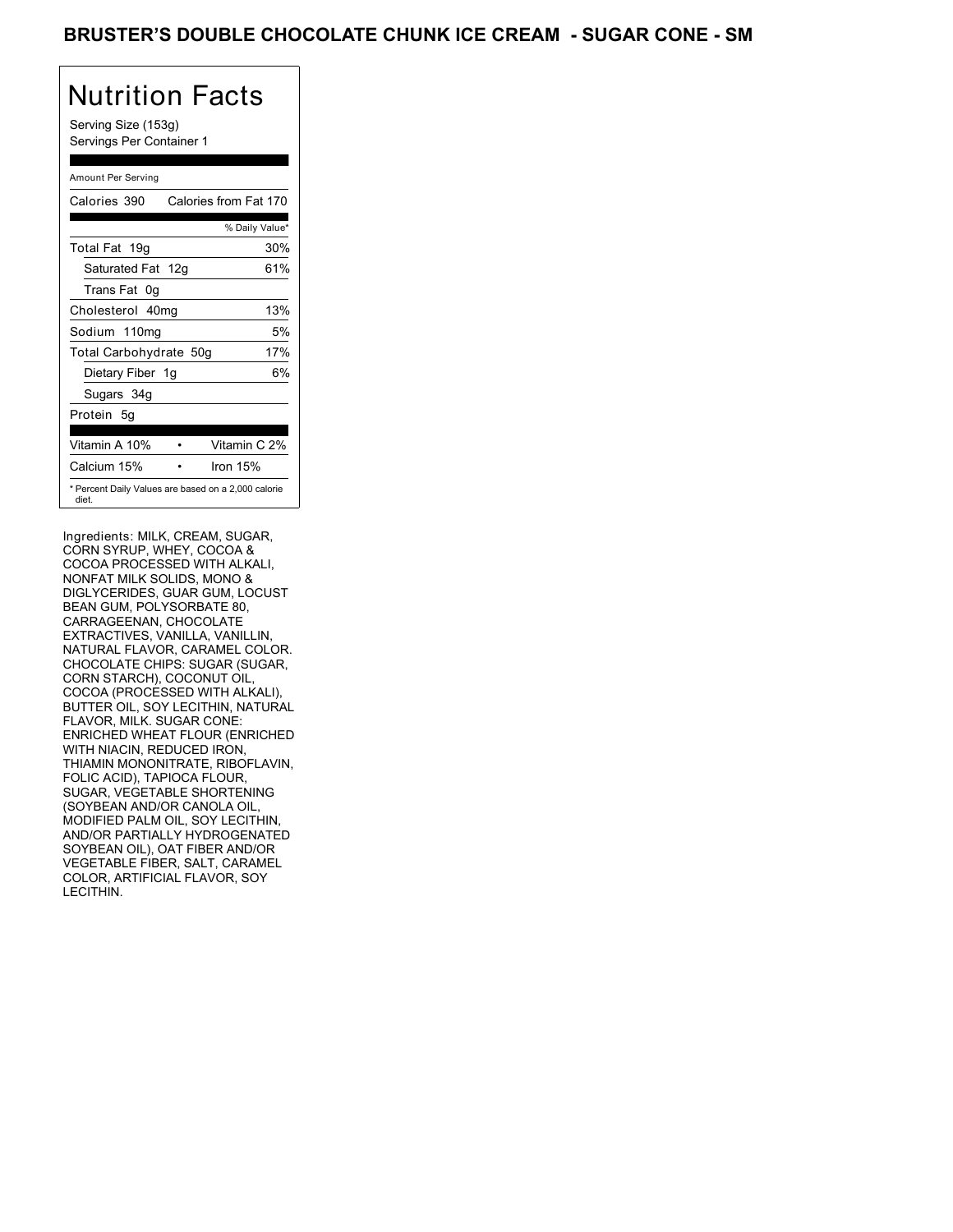Serving Size (223g) Servings Per Container 1

### Amount Per Serving

| Calories 560           | Calories from Fat 260                               |
|------------------------|-----------------------------------------------------|
|                        | % Daily Value*                                      |
| Total Fat 29q          | 45%                                                 |
| Saturated Fat 18g      | 92%                                                 |
| Trans Fat 0q           |                                                     |
| Cholesterol 60mg       | 19%                                                 |
| Sodium 160mg           | 6%                                                  |
| Total Carbohydrate 69g | 23%                                                 |
| Dietary Fiber 2g       | 9%                                                  |
| Sugars 50g             |                                                     |
| Protein 7q             |                                                     |
| Vitamin A 15%          | Vitamin C 4%                                        |
| Calcium 20%            | Iron $20%$                                          |
| diet.                  | * Percent Daily Values are based on a 2,000 calorie |

Ingredients: MILK, CREAM, SUGAR, CORN SYRUP, WHEY, COCOA & COCOA PROCESSED WITH ALKALI, NONFAT MILK SOLIDS, MONO & DIGLYCERIDES, GUAR GUM, LOCUST BEAN GUM, POLYSORBATE 80, CARRAGEENAN, CHOCOLATE EXTRACTIVES, VANILLA, VANILLIN, NATURAL FLAVOR, CARAMEL COLOR. CHOCOLATE CHIPS: SUGAR (SUGAR, CORN STARCH), COCONUT OIL, COCOA (PROCESSED WITH ALKALI), BUTTER OIL, SOY LECITHIN, NATURAL FLAVOR, MILK. SUGAR CONE: ENRICHED WHEAT FLOUR (ENRICHED WITH NIACIN, REDUCED IRON, THIAMIN MONONITRATE, RIBOFLAVIN, FOLIC ACID), TAPIOCA FLOUR, SUGAR, VEGETABLE SHORTENING (SOYBEAN AND/OR CANOLA OIL, MODIFIED PALM OIL, SOY LECITHIN, AND/OR PARTIALLY HYDROGENATED SOYBEAN OIL), OAT FIBER AND/OR VEGETABLE FIBER, SALT, CARAMEL COLOR, ARTIFICIAL FLAVOR, SOY LECITHIN.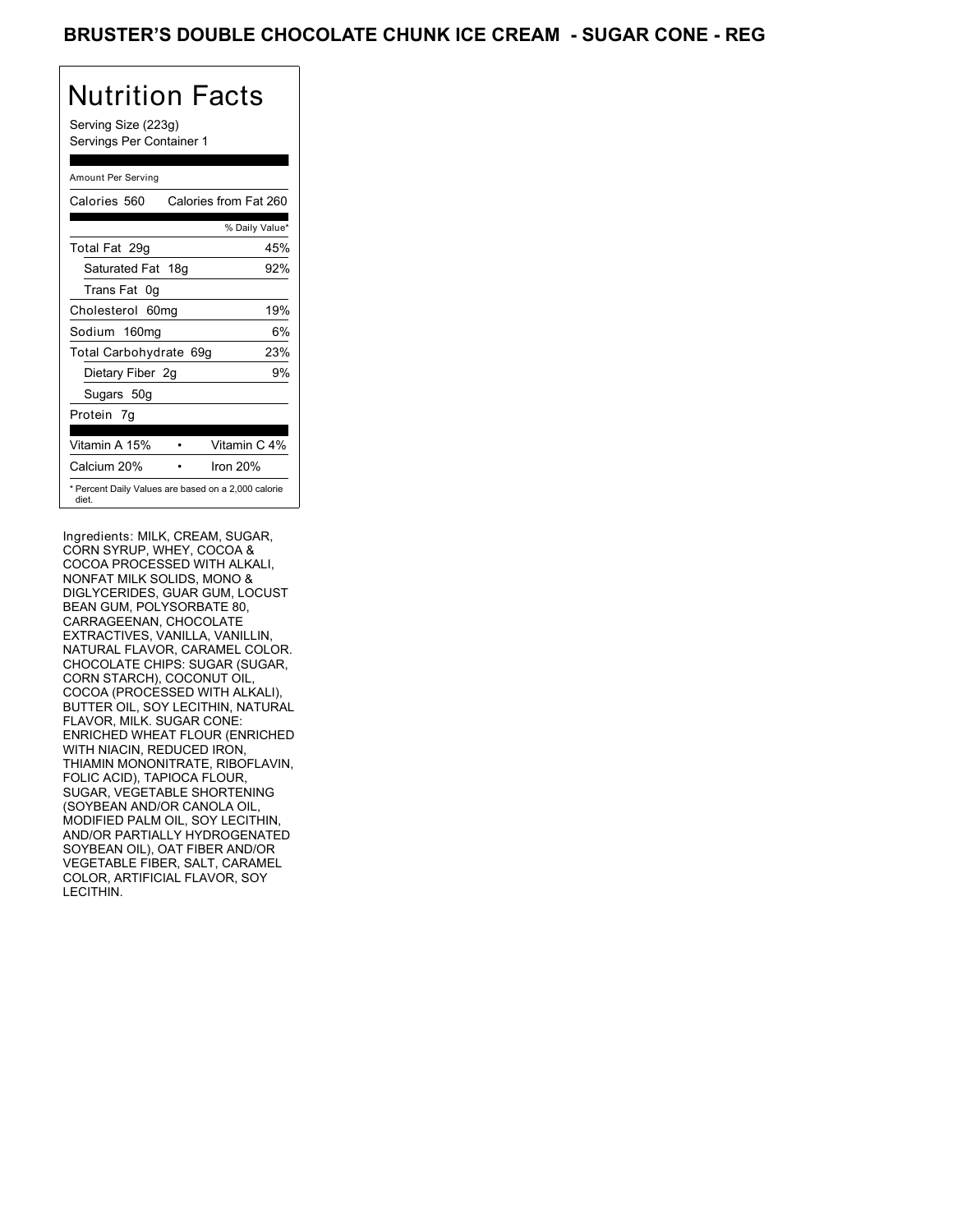Serving Size (293g) Servings Per Container 1

### Amount Per Serving

| Calories 730           | Calories from Fat 350                               |
|------------------------|-----------------------------------------------------|
|                        | % Daily Value*                                      |
| Total Fat 39q          | 59%                                                 |
| Saturated Fat 25g      | 123%                                                |
| Trans Fat 0q           |                                                     |
| Cholesterol 80mg       | 26%                                                 |
| Sodium 200mg           | 8%                                                  |
| Total Carbohydrate 87g | 29%                                                 |
| Dietary Fiber 3g       | 12%                                                 |
| Sugars 65g             |                                                     |
| Protein 9q             |                                                     |
|                        |                                                     |
| Vitamin A 20%          | Vitamin C 6%                                        |
| Calcium 30%            | Iron $25%$                                          |
| diet.                  | * Percent Daily Values are based on a 2,000 calorie |

Ingredients: MILK, CREAM, SUGAR, CORN SYRUP, WHEY, COCOA & COCOA PROCESSED WITH ALKALI, NONFAT MILK SOLIDS, MONO & DIGLYCERIDES, GUAR GUM, LOCUST BEAN GUM, POLYSORBATE 80, CARRAGEENAN, CHOCOLATE EXTRACTIVES, VANILLA, VANILLIN, NATURAL FLAVOR, CARAMEL COLOR. CHOCOLATE CHIPS: SUGAR (SUGAR, CORN STARCH), COCONUT OIL, COCOA (PROCESSED WITH ALKALI), BUTTER OIL, SOY LECITHIN, NATURAL FLAVOR, MILK. SUGAR CONE: ENRICHED WHEAT FLOUR (ENRICHED WITH NIACIN, REDUCED IRON, THIAMIN MONONITRATE, RIBOFLAVIN, FOLIC ACID), TAPIOCA FLOUR, SUGAR, VEGETABLE SHORTENING (SOYBEAN AND/OR CANOLA OIL, MODIFIED PALM OIL, SOY LECITHIN, AND/OR PARTIALLY HYDROGENATED SOYBEAN OIL), OAT FIBER AND/OR VEGETABLE FIBER, SALT, CARAMEL COLOR, ARTIFICIAL FLAVOR, SOY LECITHIN.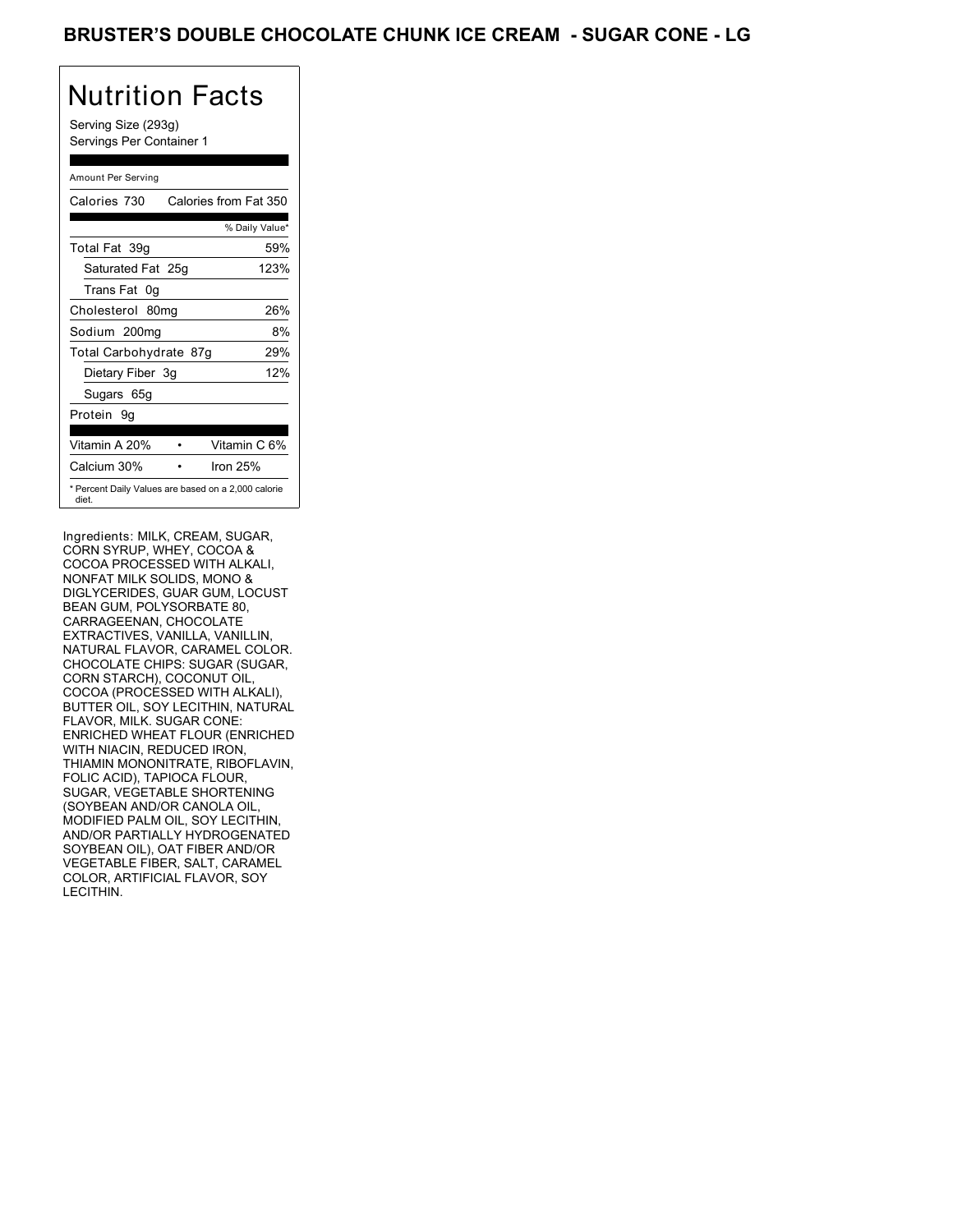Serving Size (146g) Servings Per Container 1

### Amount Per Serving

| Calories 360                                                 | Calories from Fat 170 |
|--------------------------------------------------------------|-----------------------|
|                                                              | % Daily Value*        |
| Total Fat 19g                                                | 30%                   |
| Saturated Fat 12g                                            | 61%                   |
| Trans Fat 0q                                                 |                       |
| Cholesterol 40mg                                             | 13%                   |
| Sodium 100mg                                                 | $4\%$                 |
| Total Carbohydrate 43g                                       | 14%                   |
| Dietary Fiber 1g                                             | 6%                    |
| Sugars 31g                                                   |                       |
| Protein 5q                                                   |                       |
|                                                              |                       |
| Vitamin A 10%                                                | Vitamin C 2%          |
| Calcium 15%                                                  | Iron $15%$            |
| * Percent Daily Values are based on a 2,000 calorie<br>diet. |                       |

Ingredients: MILK, CREAM, SUGAR, CORN SYRUP, WHEY, COCOA & COCOA PROCESSED WITH ALKALI, NONFAT MILK SOLIDS, MONO & DIGLYCERIDES, GUAR GUM, LOCUST BEAN GUM, POLYSORBATE 80, CARRAGEENAN, CHOCOLATE EXTRACTIVES, VANILLA, VANILLIN, NATURAL FLAVOR, CARAMEL COLOR. CHOCOLATE CHIPS: SUGAR (SUGAR, CORN STARCH), COCONUT OIL, COCOA (PROCESSED WITH ALKALI), BUTTER OIL, SOY LECITHIN, NATURAL FLAVOR, MILK. CAKE CONE: ENRICHED WHEAT FLOUR (ENRICHED WITH NIACIN, REDUCED IRON, THIAMIN MONONITRATE, RIBOFLAVIN, FOLIC ACID), TAPIOCA FLOUR, SUGAR, VEGETABLE OIL SHORTENING (SOYBEAN AND/OR CANOLA OIL, MODIFIED PALM OIL, SOY LECITHIN, AND/OR PARTIALLY HYDROGENATED SOYBEAN OIL), LEAVENING (SODIUM BICARBONATE, AMMONIUM BICARBONATE), SALT, NATURAL FLAVOR, ANNATTO (VEGETABLE COLOR).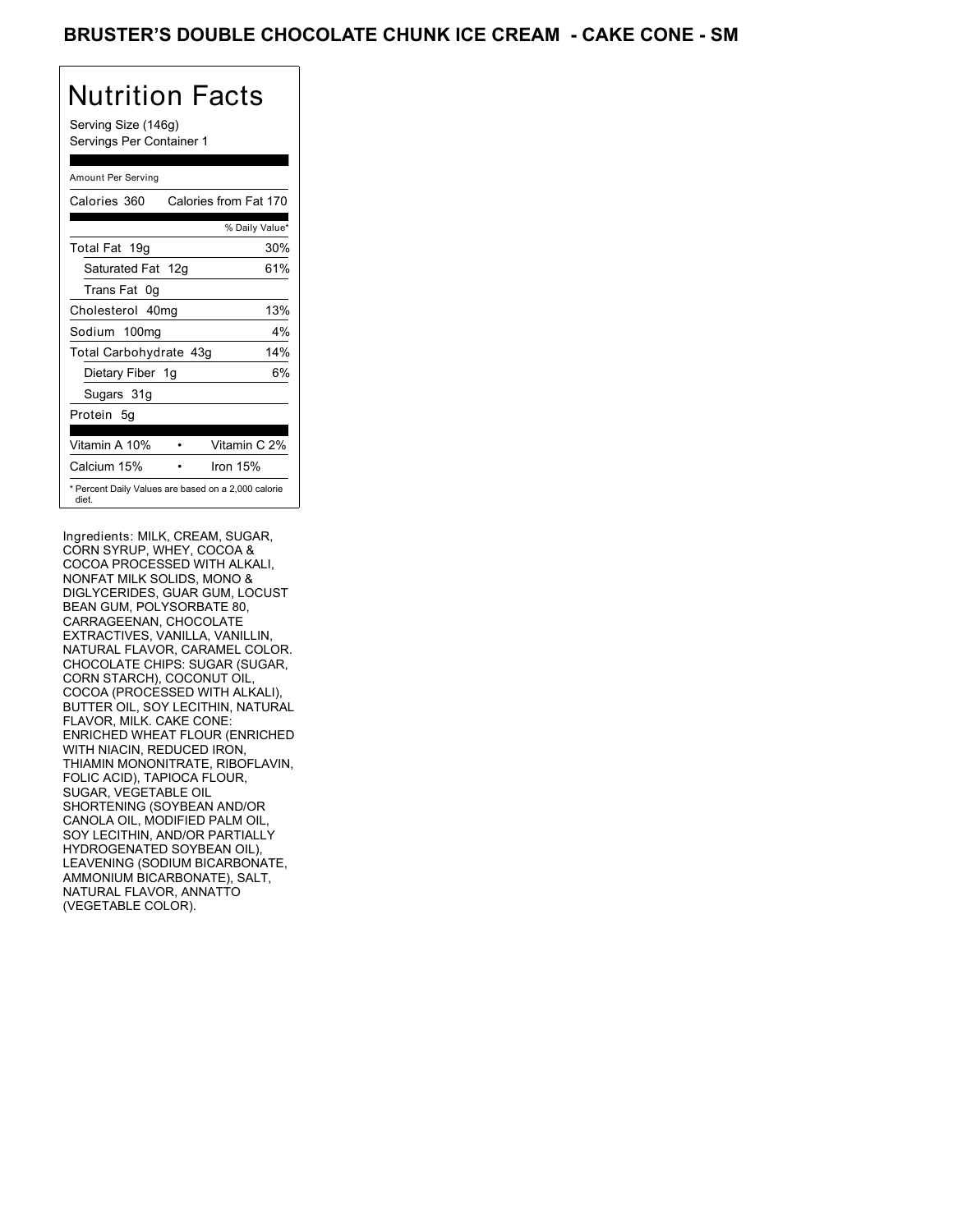Serving Size (216g) Servings Per Container 1

### Amount Per Serving

| Calories 530                                                 | Calories from Fat 260 |
|--------------------------------------------------------------|-----------------------|
|                                                              | % Daily Value*        |
| Total Fat 29g                                                | 44%                   |
| Saturated Fat 18g                                            | 92%                   |
| Trans Fat 0q                                                 |                       |
| Cholesterol 60mg                                             | 19%                   |
| Sodium 150mg                                                 | 6%                    |
| Total Carbohydrate 62g                                       | 21%                   |
| Dietary Fiber 2g                                             | 9%                    |
| Sugars 47g                                                   |                       |
| Protein 7q                                                   |                       |
| Vitamin A 15%                                                | Vitamin C 4%          |
| Calcium 20%                                                  | Iron $20%$            |
| * Percent Daily Values are based on a 2,000 calorie<br>diet. |                       |

Ingredients: MILK, CREAM, SUGAR, CORN SYRUP, WHEY, COCOA & COCOA PROCESSED WITH ALKALI, NONFAT MILK SOLIDS, MONO & DIGLYCERIDES, GUAR GUM, LOCUST BEAN GUM, POLYSORBATE 80, CARRAGEENAN, CHOCOLATE EXTRACTIVES, VANILLA, VANILLIN, NATURAL FLAVOR, CARAMEL COLOR. CHOCOLATE CHIPS: SUGAR (SUGAR, CORN STARCH), COCONUT OIL, COCOA (PROCESSED WITH ALKALI), BUTTER OIL, SOY LECITHIN, NATURAL FLAVOR, MILK. CAKE CONE: ENRICHED WHEAT FLOUR (ENRICHED WITH NIACIN, REDUCED IRON, THIAMIN MONONITRATE, RIBOFLAVIN, FOLIC ACID), TAPIOCA FLOUR, SUGAR, VEGETABLE OIL SHORTENING (SOYBEAN AND/OR CANOLA OIL, MODIFIED PALM OIL, SOY LECITHIN, AND/OR PARTIALLY HYDROGENATED SOYBEAN OIL), LEAVENING (SODIUM BICARBONATE, AMMONIUM BICARBONATE), SALT, NATURAL FLAVOR, ANNATTO (VEGETABLE COLOR).rs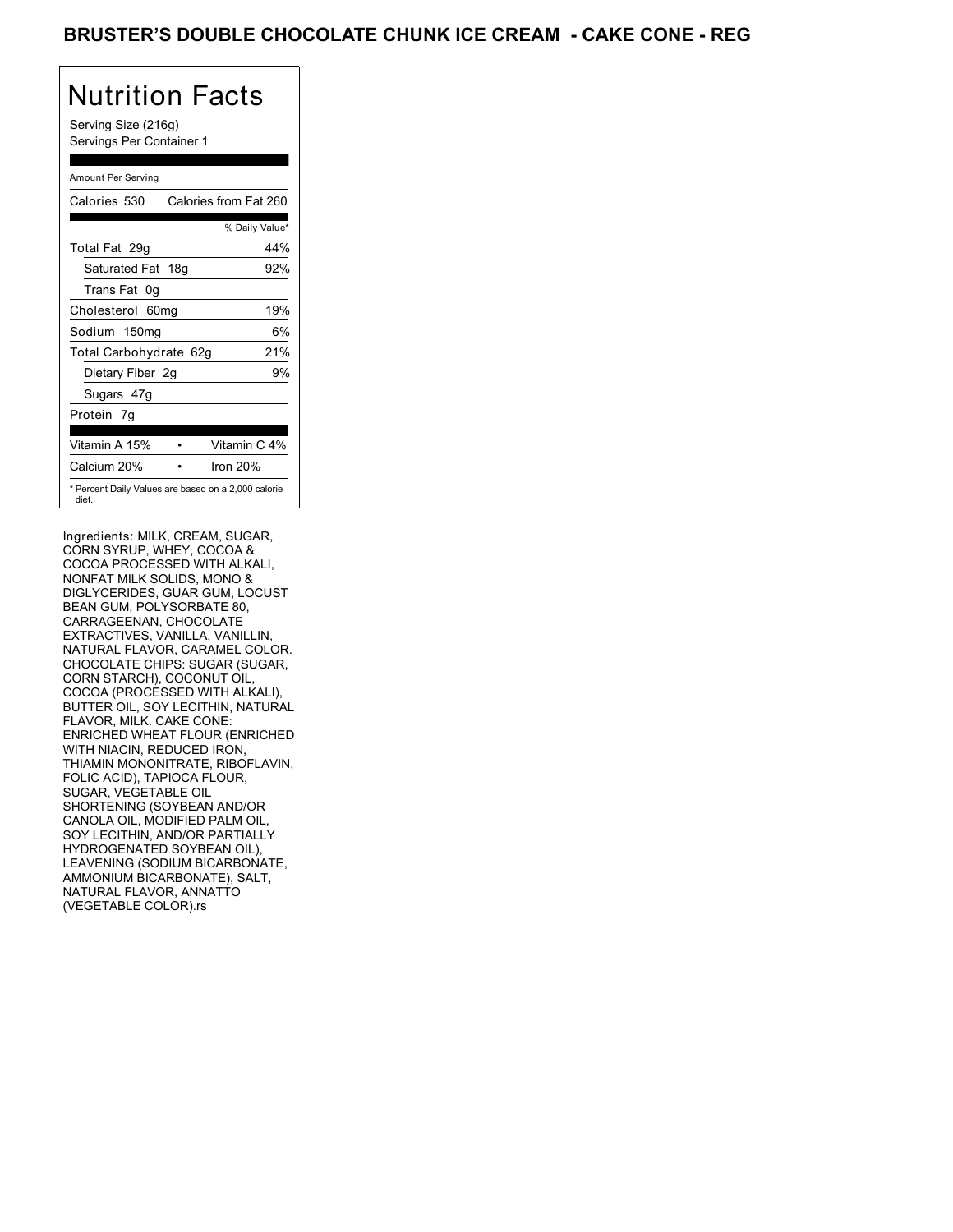Serving Size (286g) Servings Per Container 1

### Amount Per Serving

| Calories 700           | Calories from Fat 350                               |
|------------------------|-----------------------------------------------------|
|                        | % Daily Value*                                      |
| Total Fat 38g          | 59%                                                 |
| Saturated Fat 25g      | 123%                                                |
| Trans Fat 0q           |                                                     |
| Cholesterol 80mg       | 26%                                                 |
| Sodium 190mg           | 8%                                                  |
| Total Carbohydrate 80g | 27%                                                 |
| Dietary Fiber 3g       | 12%                                                 |
| Sugars 62g             |                                                     |
| Protein 9q             |                                                     |
|                        |                                                     |
| Vitamin A 20%          | Vitamin C 6%                                        |
| Calcium 25%            | Iron $25%$                                          |
| diet.                  | * Percent Daily Values are based on a 2,000 calorie |

Ingredients: MILK, CREAM, SUGAR, CORN SYRUP, WHEY, COCOA & COCOA PROCESSED WITH ALKALI, NONFAT MILK SOLIDS, MONO & DIGLYCERIDES, GUAR GUM, LOCUST BEAN GUM, POLYSORBATE 80, CARRAGEENAN, CHOCOLATE EXTRACTIVES, VANILLA, VANILLIN, NATURAL FLAVOR, CARAMEL COLOR. CHOCOLATE CHIPS: SUGAR (SUGAR, CORN STARCH), COCONUT OIL, COCOA (PROCESSED WITH ALKALI), BUTTER OIL, SOY LECITHIN, NATURAL FLAVOR, MILK. CAKE CONE: ENRICHED WHEAT FLOUR (ENRICHED WITH NIACIN, REDUCED IRON, THIAMIN MONONITRATE, RIBOFLAVIN, FOLIC ACID), TAPIOCA FLOUR, SUGAR, VEGETABLE OIL SHORTENING (SOYBEAN AND/OR CANOLA OIL, MODIFIED PALM OIL, SOY LECITHIN, AND/OR PARTIALLY HYDROGENATED SOYBEAN OIL), LEAVENING (SODIUM BICARBONATE, AMMONIUM BICARBONATE), SALT, NATURAL FLAVOR, ANNATTO (VEGETABLE COLOR).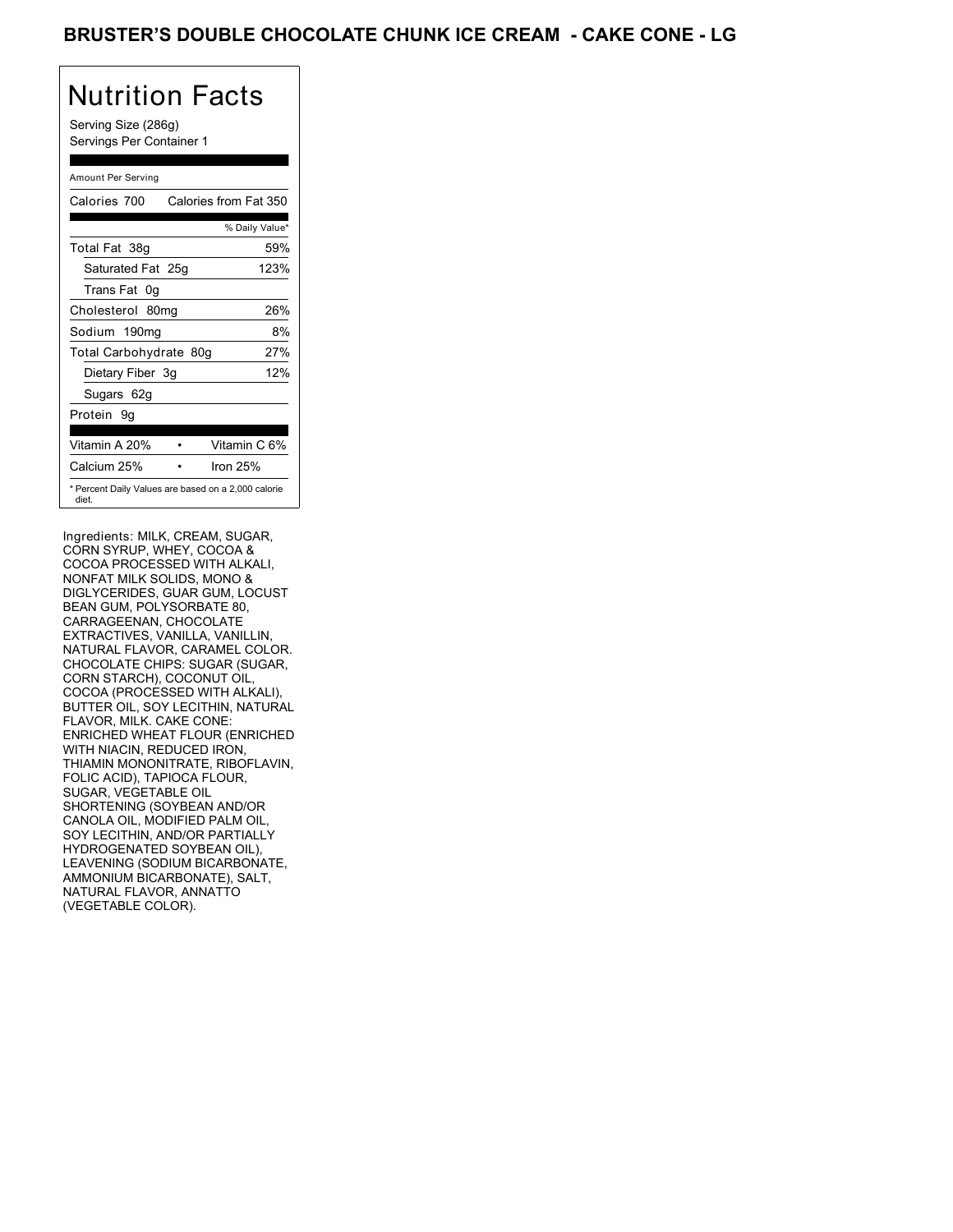Serving Size (170g) Servings Per Container 1

### Amount Per Serving

| Calories 470                                                 | Calories from Fat 200 |
|--------------------------------------------------------------|-----------------------|
|                                                              | % Daily Value*        |
| Total Fat 22g                                                | 34%                   |
| Saturated Fat 13g                                            | 65%                   |
| Trans Fat 0q                                                 |                       |
| Cholesterol 45mg                                             | 16%                   |
| Sodium 90mq                                                  | $4\%$                 |
| Total Carbohydrate 61g                                       | 20%                   |
| Dietary Fiber 1g                                             | 6%                    |
| Sugars 41g                                                   |                       |
| Protein 6q                                                   |                       |
| Vitamin A 10%                                                | Vitamin C 2%          |
| Calcium 15%                                                  | Iron $15%$            |
| * Percent Daily Values are based on a 2,000 calorie<br>diet. |                       |

Ingredients: MILK, CREAM, SUGAR, CORN SYRUP, WHEY, COCOA & COCOA PROCESSED WITH ALKALI, NONFAT MILK SOLIDS, MONO & DIGLYCERIDES, GUAR GUM, LOCUST BEAN GUM, POLYSORBATE 80, CARRAGEENAN, CHOCOLATE EXTRACTIVES, VANILLA, VANILLIN, NATURAL FLAVOR, CARAMEL COLOR. CHOCOLATE CHIPS: SUGAR (SUGAR, CORN STARCH), COCONUT OIL, COCOA (PROCESSED WITH ALKALI), BUTTER OIL, SOY LECITHIN, NATURAL FLAVOR, MILK. WAFFLE CONE: ENRICHED BLEACHED WHEAT FLOUR (ENRICHED WITH NIACIN, REDUCED IRON, THIAMIN MONONITRATE, RIBOFLAVIN, FOLIC ACID), SUGAR, VEGETABLE SHORTENING (PARTIALLY HYDROGENATED SOYBEAN AND COTTONSEED OILS), WHOLE EGG, ARTIFICIAL FLAVOR (INCLUDING MALTODEXTRIN, MODIFIED CORNSTARCH, BUTTER, BUTTERMILK), DEXTROSE, SOY LECITHIN, ARTIFICIAL VANILLA FLAVOR.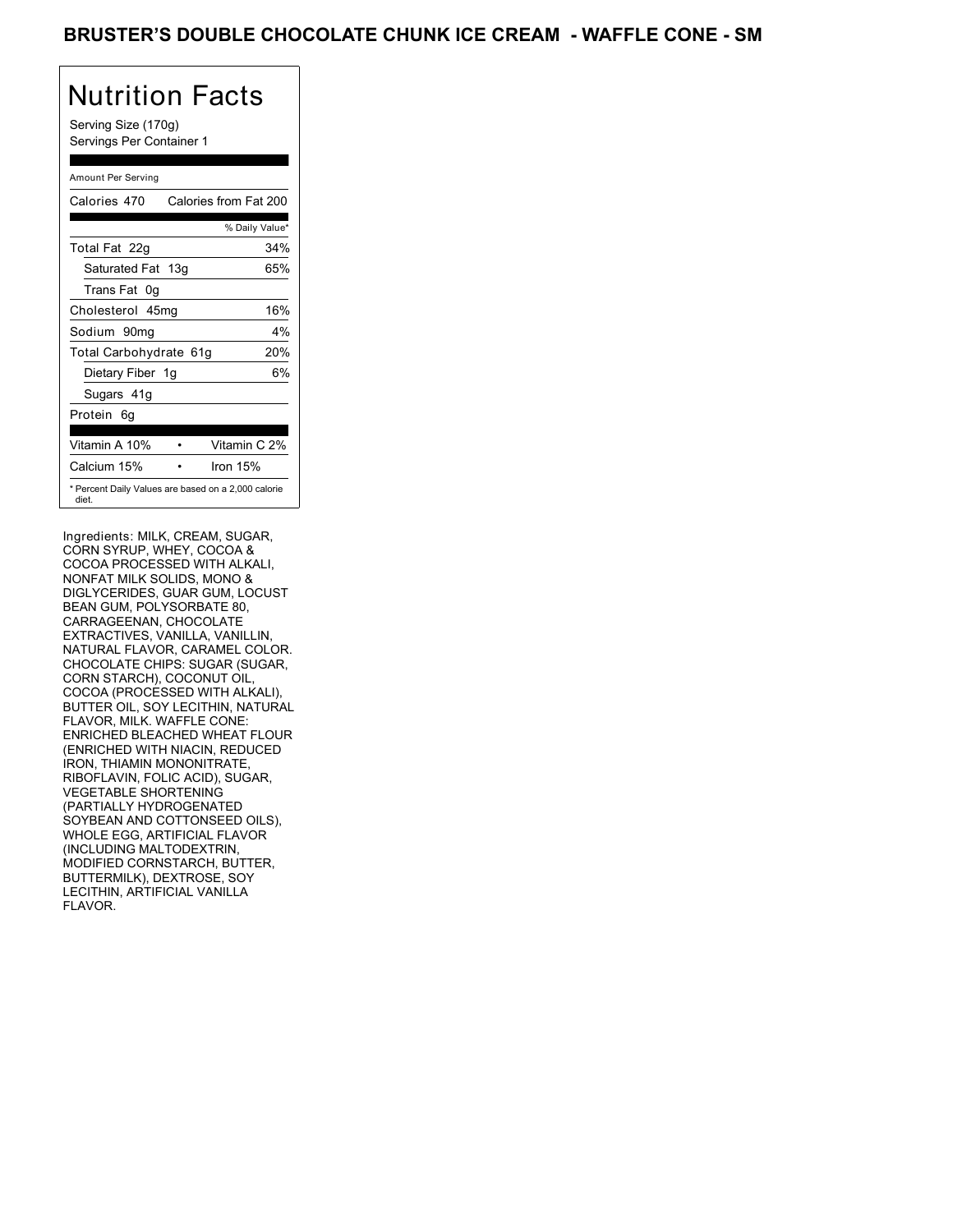Serving Size (240g) Servings Per Container 1

### Amount Per Serving

| Calories 640           | Calories from Fat 290                               |
|------------------------|-----------------------------------------------------|
|                        | % Daily Value*                                      |
| Total Fat 32g          | 49%                                                 |
| Saturated Fat 19g      | 96%                                                 |
| Trans Fat 0q           |                                                     |
| Cholesterol 65mg       | 22%                                                 |
| Sodium 135mg           | 6%                                                  |
| Total Carbohydrate 79g | 26%                                                 |
| Dietary Fiber 2g       | 9%                                                  |
| Sugars 57g             |                                                     |
| Protein 8q             |                                                     |
| Vitamin A 15%          | Vitamin C 4%                                        |
| Calcium 20%            | Iron 20%                                            |
| diet.                  | * Percent Daily Values are based on a 2,000 calorie |

Ingredients: MILK, CREAM, SUGAR, CORN SYRUP, WHEY, COCOA & COCOA PROCESSED WITH ALKALI, NONFAT MILK SOLIDS, MONO & DIGLYCERIDES, GUAR GUM, LOCUST BEAN GUM, POLYSORBATE 80, CARRAGEENAN, CHOCOLATE EXTRACTIVES, VANILLA, VANILLIN, NATURAL FLAVOR, CARAMEL COLOR. CHOCOLATE CHIPS: SUGAR (SUGAR, CORN STARCH), COCONUT OIL, COCOA (PROCESSED WITH ALKALI), BUTTER OIL, SOY LECITHIN, NATURAL FLAVOR, MILK. WAFFLE CONE: ENRICHED BLEACHED WHEAT FLOUR (ENRICHED WITH NIACIN, REDUCED IRON, THIAMIN MONONITRATE, RIBOFLAVIN, FOLIC ACID), SUGAR, VEGETABLE SHORTENING (PARTIALLY HYDROGENATED SOYBEAN AND COTTONSEED OILS), WHOLE EGG, ARTIFICIAL FLAVOR (INCLUDING MALTODEXTRIN, MODIFIED CORNSTARCH, BUTTER, BUTTERMILK), DEXTROSE, SOY LECITHIN, ARTIFICIAL VANILLA FLAVOR.